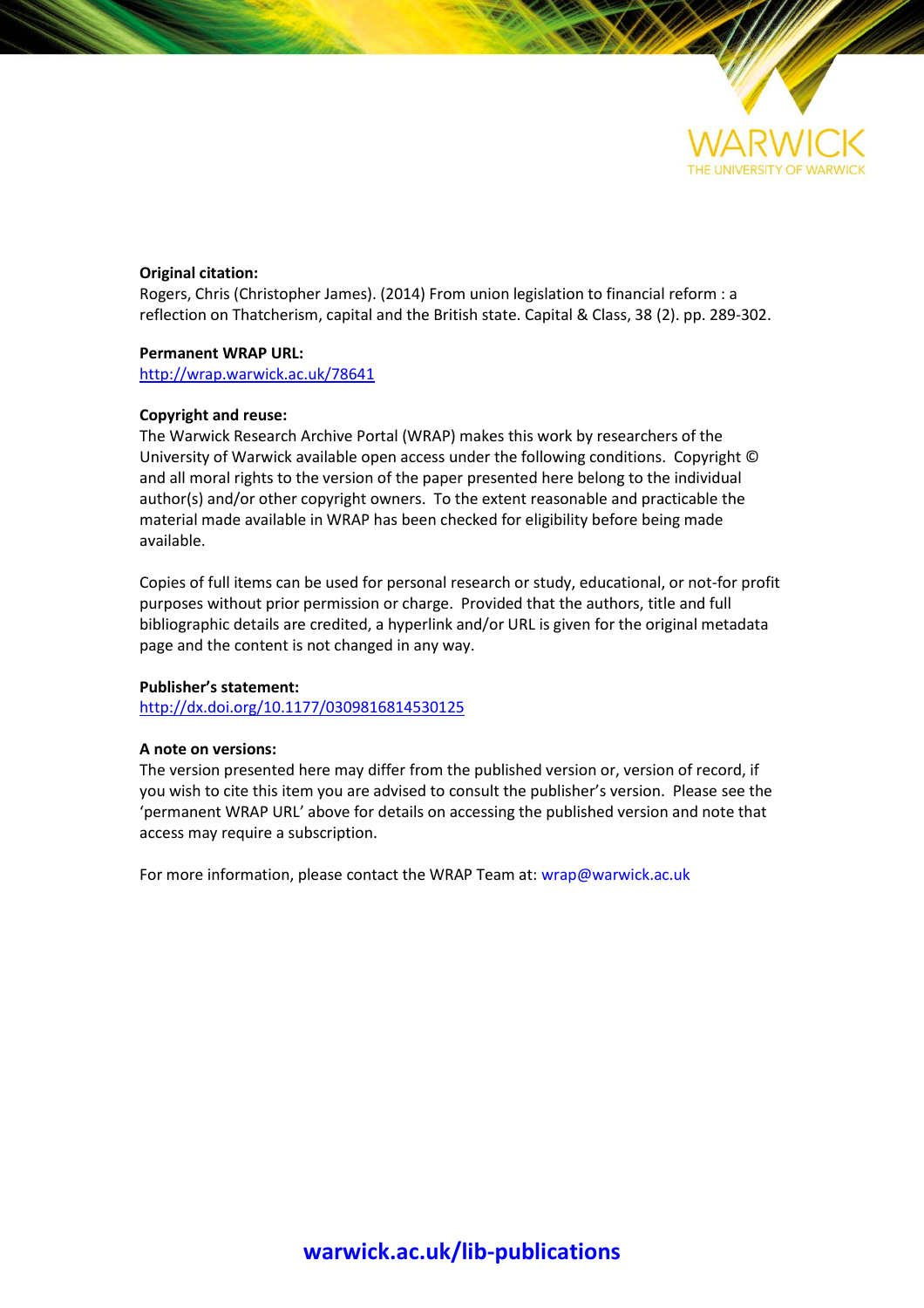# **From Union Legislation to Financial Reform: A reflection on Thatcherism, Capital, and the British State<sup>i</sup>**

#### **Abstract**

In the days and weeks following the death of Margaret Thatcher, a broad range of views about her legacy were expressed in various forums, nearly all of which, for better or worse, emphasised the significance of Thatcherism. This paper reflects on this legacy through an examination of industrial relations policy, macro-economic policy, and financial reform, and argues that the Thatcher governments' primary significance lies in the means by which the interests of labour were subordinated to the end of accumulation, rather than the attempt to achieve these ends as such. Instead, it identifies continuity in attempts by the British state to co-opt or subordinate labour, and argues that the demonization of Thatcherism diverts attention from more fundamental questions about the exploitative and crisis prone nature of capitalist social relations.

Thatcherism; Industrial Relations; Macro-economic policy; Deregulation

# **Introduction**

The death of Margaret Thatcher in April 2013 produced numerous articles in media outlets and popular forums reflecting on her legacy. Many were either hagiographic or vitriolic, with the latter manifesting in the form of 'celebrations' of her passing in Bristol, Brixton, and Glasgow. Within the academic literature it has long since been claimed that Thatcherism was significant because of its role in the hollowing out of the state (Rhodes, 1994), for ending the era of consensus politics (Kavanagh, 1987) and for re-inventing political statecraft (Bulpitt, 1986). For better or worse, it would seem, Margaret Thatcher's governments and the ideology bearing her name, were significant in changing the United Kingdom.

This paper challenges claims about the significance of Thatcherism by highlighting continuity between Thatcher's governments and other 20<sup>th</sup> century governments. It will show how attempts to subordinate the interests of labour to capital through the institutions of the British state stand out from similar attempts by previous governments principally in terms of the form this action took and their unprecedented degree of success. The paper therefore shows that it was the high-point of labourism from 1945 to the mid-1960s, throughout which a favourable international context institutionalised in the form of the Bretton Woods system allowed the state to mediate relations between labour and capital, and not Thatcherism, that represents a period of exceptionalism in British political economy. On this basis, it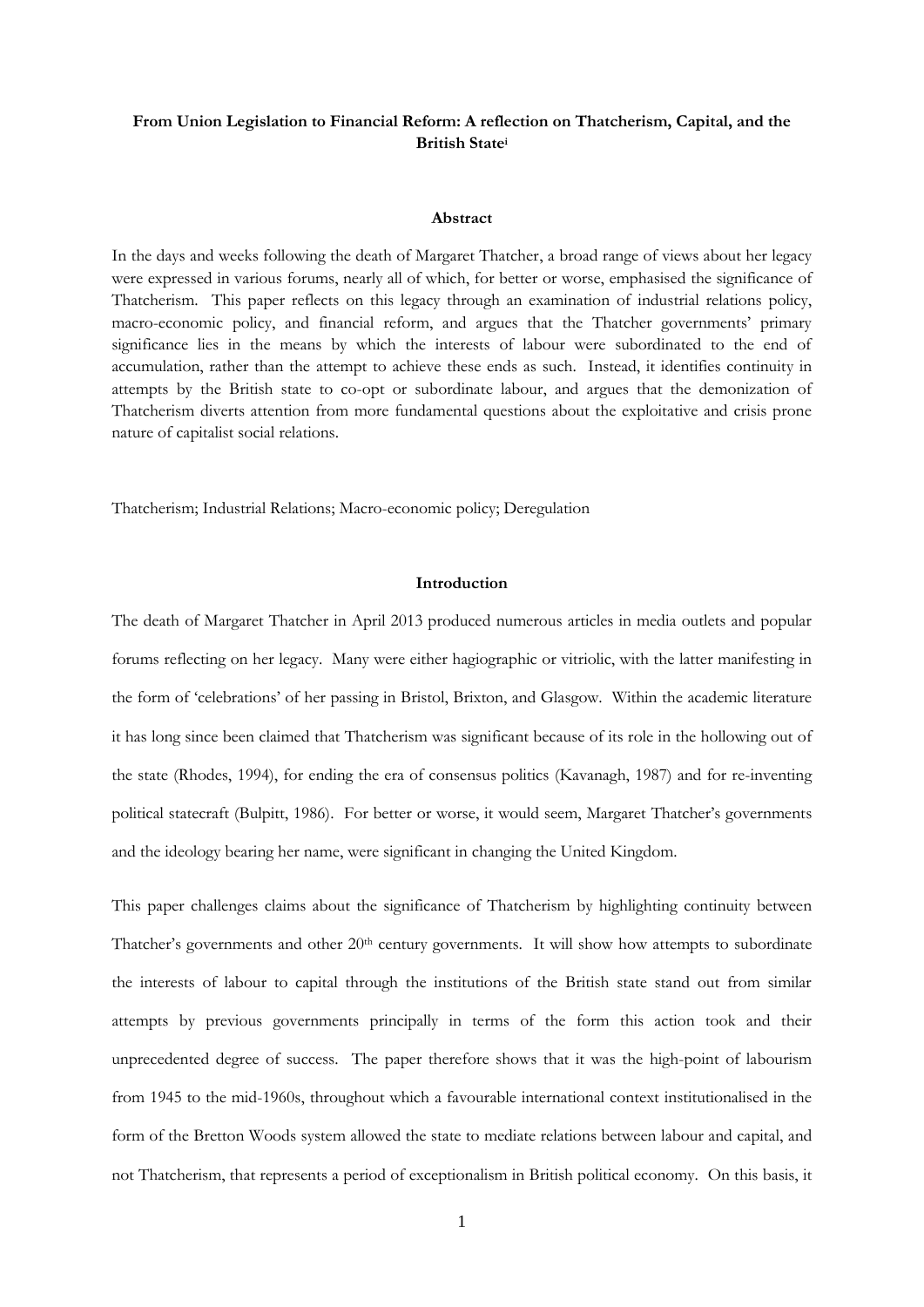argues that the demonization of Margaret Thatcher and Thatcherism divert attention away from more fundamental questions about the exploitative and crisis prone nature of capitalist social relations by virtue of its implication that the death of an individual and the death of an ideology are sufficient conditions for progressive change.

As such, the article suggests that emphasising the exceptionalism of Thatcherism, is not progressive. However, it should be read not as a defence of Thatcherism, but as a critique of the capitalist state form more broadly conceived. The paper is structured as follows. Section one examines three areas in which it has been argued that Thatcherism was significant in order to demonstrate continuity in the character of policy between Thatcher's governments and those of her predecessors. These relate to the attack on British trade unions, macro-economic policy, and the deregulation of finance. In light of this analysis, section two contextualises Thatcherism by reflecting on the relationship between Thatcherism, capital and the British state, the implications that the demonization of Margaret Thatcher and Thatcherism have for progressive politics, and in particular for perpetuating the exploitative and crisis prone characteristics of capitalist social relations.

#### **From Union Legislation to Financial Reform**

### *1. The Trade Unions*

One of the central claims about the significance of Thatcherism relates to her governments' systematic and successful actions to erode British trade union power, both through confrontation with the National Union of Mineworkers (NUM) and by legislative means. The legislative assault on the unions began in 1980 with the *Employment Act*, which was 'a moderate measure intended to forestall further attacks on union power' (Morgan, 2001, p. 449). The Act provided for public funds to be used in order to facilitate the balloting of members for the purposes of deciding on strike action, placed limits on the extent of closed-shop arrangements, and prevented secondary picketing (ibid., p. 449). This was supplemented in 1982 by measures to end union immunity from financial liabilities incurred as a result of illegal strike action, increased the penalties for the organisation of a secondary picket, and provided for compensation to be paid to those who were made redundant because of closed shop arrangements (ibid., p. 449). In the interim, concessions were made to unions to support Welsh mining and railway workers (ibid., p. 450).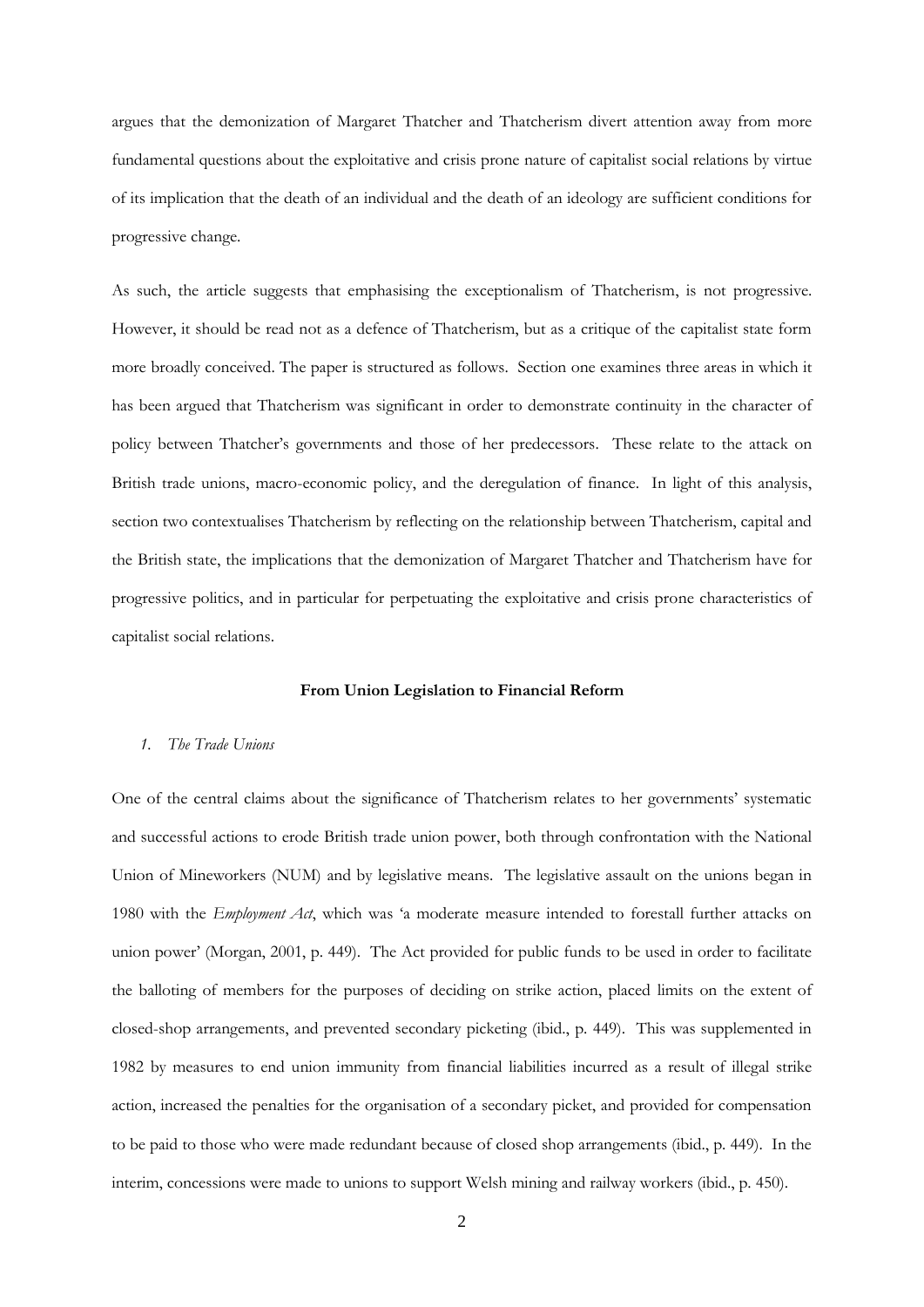The decisive moment for the Thatcher Governments' relationship with the trade unions came in 1984/85 as confrontation with the NUM escalated. This stemmed from reaction to plans to privatise the industry, the development of the nuclear fuel programme, and the maturity of targets set in the 1980 *Coal Industry Act* for the industry to be profitable by 1983/84, at the cost of a further 65,000 jobs (WCCPL & NUM, 1985, pp. 10-11). This prompted strike action by miners across the nation in 1984, with the exception of those in Nottinghamshire (see P. Clarke, 2004, p. 378), as in some communities, 'over half the male population would be out of work' (ibid., p. 13). After a year, and with many strikers and their families suffering, 'privation drove increasing numbers of miners back to work at the beginning of 1985 and the strike petered out' (P. Clarke, 2004, p. 378).

These events show that Margaret Thatcher's governments clearly had a significant impact on Britain's industrial relations climate. However, the intent to subordinate the unions and undermine their influence was hardly different in character from any previous British government. As Ralph Miliband (1972) noted, as early as the interwar period the Labour Party's National Executive Committee 'was content to leave the initiative [on direct action] to the trade unions themselves' (ibid., p. 68), and this commitment to parliamentarianism meant that the potential for trade unions to affect fundamental change was muted by the Labour Party within and through the state. Away from the Labour Party, the approach to unionism was laissez-faire, and while 'the liberal tradition could accommodate trade unions, it was characterised by an instinctive hostility towards them' (Moran, 1977, p. 20).

The intention to temper the activities of the organised labour movement by the British state, however, has not simply been limited to a general hostility or broad scepticism in the interwar period. Historically, the principal purpose of the existence of trade unions has been to negotiate rates of pay and standards of working conditions with employers on behalf of their members, and throughout the post-war period this purpose has been diluted through co-option by the state, by either legislative or corporatist means. One of the main areas where the state has attempted to do this is by limiting the rate of increase in pay settlements. In other words, the belief in the Phillips Curve trade off between inflation and unemployment after 1958 effectively legitimised the subversion of the interests of workers to the doctrine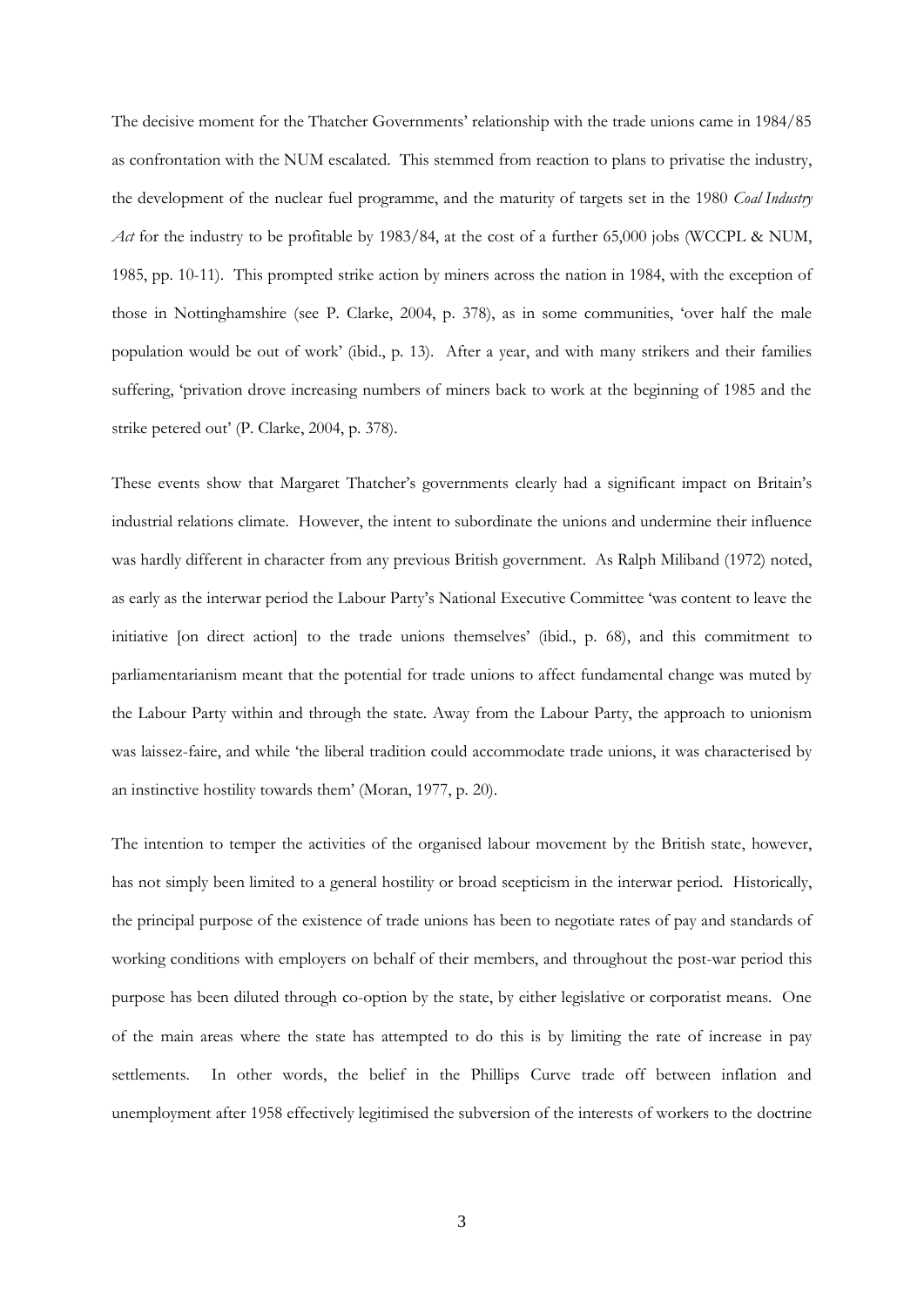of 'sound money' (which, ironically, are often discussed as goals in competition with one another as if workers have no interest in the latter).

Despite the impression of partnership implied by corporatism, the post-war British state persistently attempted to exert control over the unions' ability to negotiate wage settlements in the form of incomes policies. In the 1970s there were numerous examples. The Conservative governments of Edward Heath operated two such schemes, the first of which was the public sector policy of de-escalation known as 'n-1', and the latter part of the three-tiered *Counter Inflation Act*. The operation of this scheme ultimately precipitated the miners' strike that saw the instigation of a three-day week and the fall of the government on the issue 'Who Governs Britain?' Only a short time after, and in spite of commitments to return the power of free collective bargaining to the trade unions, the Wilson government instigated the  $\ell$ 6 flat rate pay policy in July 1975, which was principally justified by appeals to pressure on sterling in the foreign exchange markets (see Rogers, 2013). The relative gains made by labour in the period 1945 to the mid-1960s can be viewed as an exception, however the international context was arguably the most significant factor in facilitating these gains because during this period the fixed exchange rate under Bretton Woods saw Britain's higher than average rate of inflation reflected in periodic balance of payments crises rather than pressure on the exchange rate (see Ball & Burns, 1976, p. 477; Laidler, 1975, p. 46; Laidler, 1976, p. 488). In other words, the apparent reconciliation between capital and labour was made possible by favourable international conditions that temporarily muted the difficulties of credibility and competitiveness, and came to an end as the international monetary system came under stress in the late-1960s and early 1970s.

While the long-boom of the post-war period appeared to mute conflict between capital and labour and provided for the ascendency of labourism, this period was nonetheless also underscored by constraints on the labour movement. This is because the system of voluntary collectivism, based on the idea of the state as mediator between labour and capital, fundamentally accepted the wage relation. It therefore perpetuated the idea that the fate of labour was to be determined by the market, and was in essence an informal co-option of labour based on unions' acceptance of the logic and legitimacy of accumulation. The tripartite corporatism that Conservatives had aimed for since the 1947 Industrial Charter was a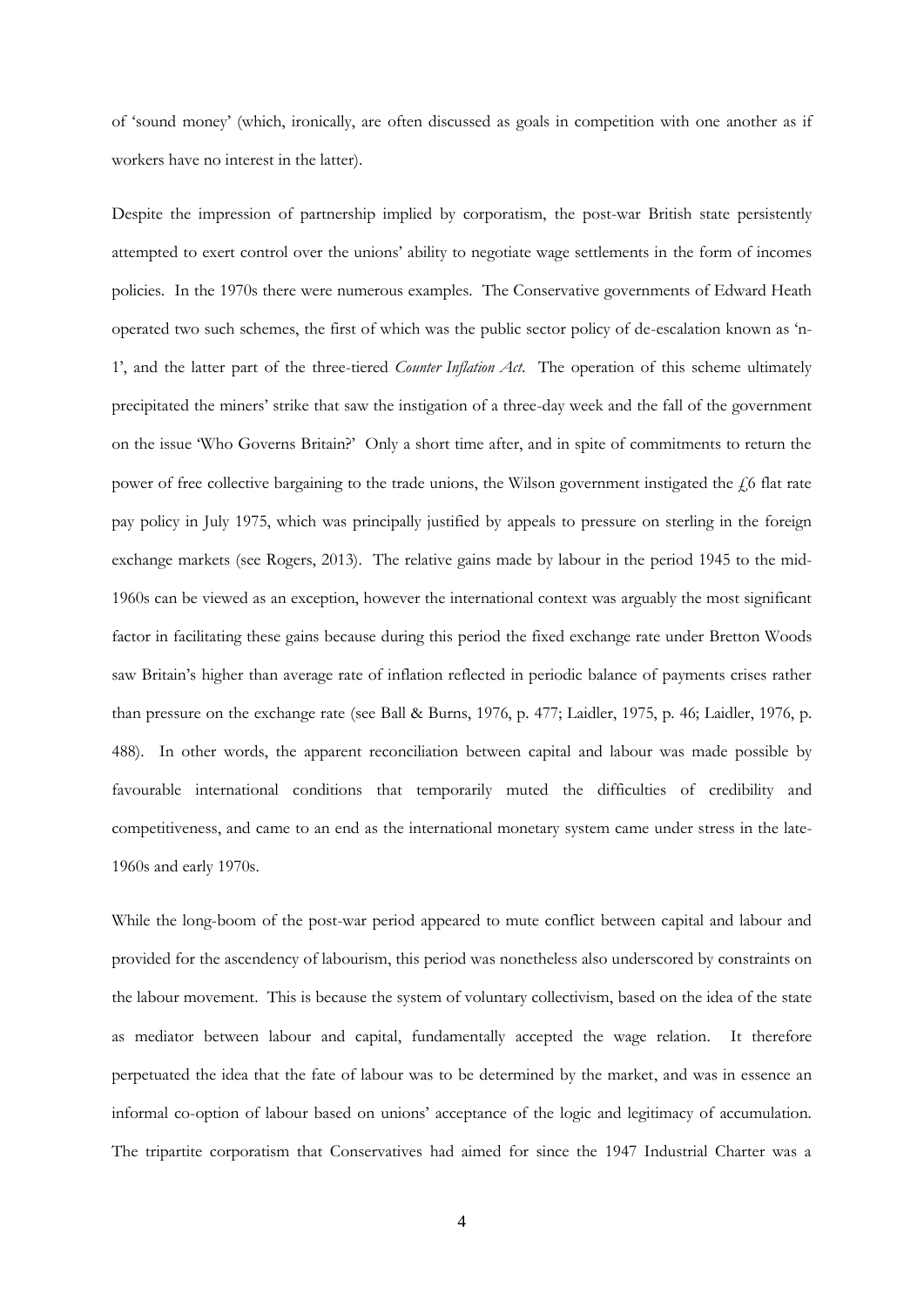formal attempt to extend this subordination of labour after the union movement began to try and influence a broader range of social and economic policies. 'O it is excellent To have a giant's strength', the Inns of Court Conservative and Unionist Society later declared (1958, p. 4), 'but it is tyrannous To use it as a giant.'

Increasingly, these views about the necessity of limiting trade union power were formalised in legislation or proposed legislation. *Putting Britain Right Ahead* (Conservative Party, 1965, p. 3) expressed a temperate attitude to unionism, with its emphasis on balancing 'fairness, the safeguarding of the individual and the public as well as the trade unions and employers' associations', implicitly pitting organised labour against liberty. The Conservatives were able to translate this logic into a legislative platform in the form of the *Industrial Relations Act*, which made it illegal for any individual to break or instigate a break of contract—in other words strike—without the formal authority of a union (Brown, 1983, p. 180). In so doing, it outlawed activities that were 'generally regarded as vital to trade unionism' because it required the imprisonment of transgressors' (ibid., 180). Ultimately, the legislation was undermined because unions simply refused to comply.

Although the *Industrial Relations Act* was passed into law and *In Place of Strife* was not, the episode is not too dissimilar from the Labour Government's experience in 1968. The proposed legislation was predicated on the belief that employees could unfairly exploit consumers (Cmnd. 3888, 1969, p. 5) and would have required strike action to be agreed by ballot. The Labour Party was only able to re-establish itself as an electoral force by abandoning the legislative basis of its attempts to subordinate the power of labour to that of capital by doing so informally through the Social Contract. This voluntary approach to securing restraint from the unions in return for concessions in other areas of government policy was so widely reneged upon that it has divided opinion about whether it was simply 'a shopping list of TUC demands' (Taylor, 2000, p. 210) or a thinly veiled 'social contrick' (Cliff and Gluckstein, 1996, p. 327).

The British state's attempts to co-opt and subdue the power of organised labour are therefore well established. The brief examples discussed here show how governments of both left and right have consistently been concerned with preventing union influence from undermining the profitability of British capitalism. So what is unique about Thatcherism in this respect? The answer lies firstly in the fact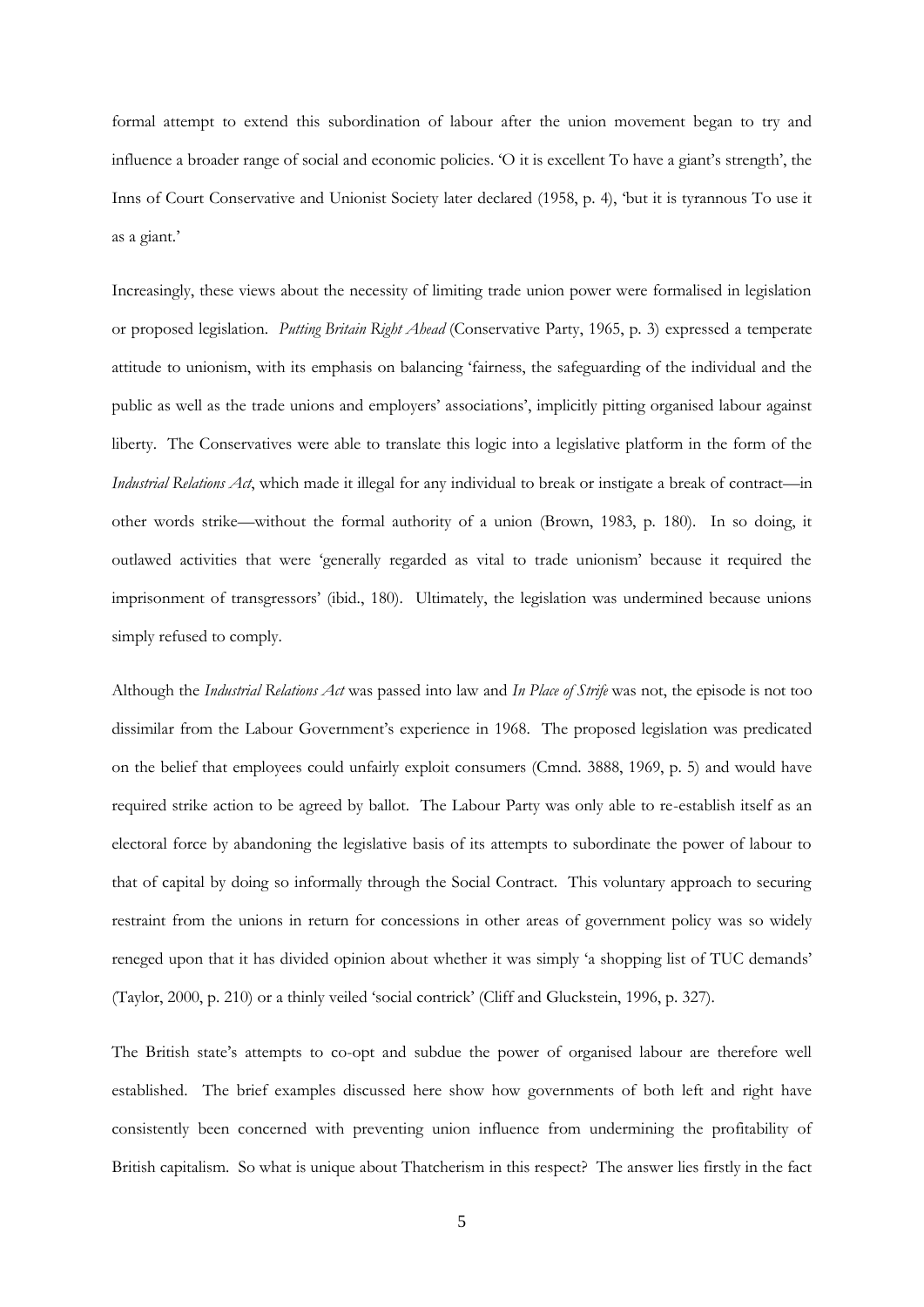that the corporatist approaches to the co-option of the labour movement of previous governments, involving 'beer and sandwiches' typified by the Chequers and Downing Street talks of the 1970-74 Heath Government and the Social Contract of the 1974-79 Wilson/Callaghan administrations, were abandoned in favour of a confrontational approach. Secondly, and more straightforwardly, Thatcherism was significant because of its success where other governments had failed, and not in the character of its industrial relations policies.

# *2. Macro-Economic Policy*

A second area in which Thatcherism has purported significance is in its impact on shifting the framework of macro-economic policy making in Britain. While in the post-war period fiscal policy had been seen as a legitimate tool to maintain high levels of employment, it had become discredited in the context of high inflation and stagnant growth—stagflation—experienced in the mid-1970s. The use of deficit financing to tackle unemployment was largely discredited by the time of Margaret Thatcher's election, meaning that the scope for directing investment to the regions was limited by a general context of balanced budgets following a period of austerity to deal with Britain's persistent deficits prior to North Sea Oil. However, fiscal austerity significantly pre-dates Thatcherism. While the inter-war Treasury view was succeeded by the era of embedded-liberal Keynesianism after 1945, austerity was firmly at the forefront of policy debate by the mid-1970s. As Steve Ludlam (1992) has convincingly shown, such approaches were already fully developed under Wilson and Callaghan.

This development was shaped by at least three groups of actors. First, the Treasury and the Bank of England were keen advocates of a transfer of resources to the balance of payments rather than to public expenditure, even for investment, which they felt would be crowded out. Second, conservative elements within the Parliamentary Labour Party, led by the Chancellor, Denis Healey, essentially subscribed to these ideas (see Rogers, 2013). Finally, there was strong international support for measures of this kind, particularly from within the U.S. Federal Reserve and the International Monetary Fund. The latter had strong institutional incentives to find a role in the international monetary system after the par-value system of fixed exchange rates that it had been created to oversee collapsed in 1971 (de Vries, 1986, p.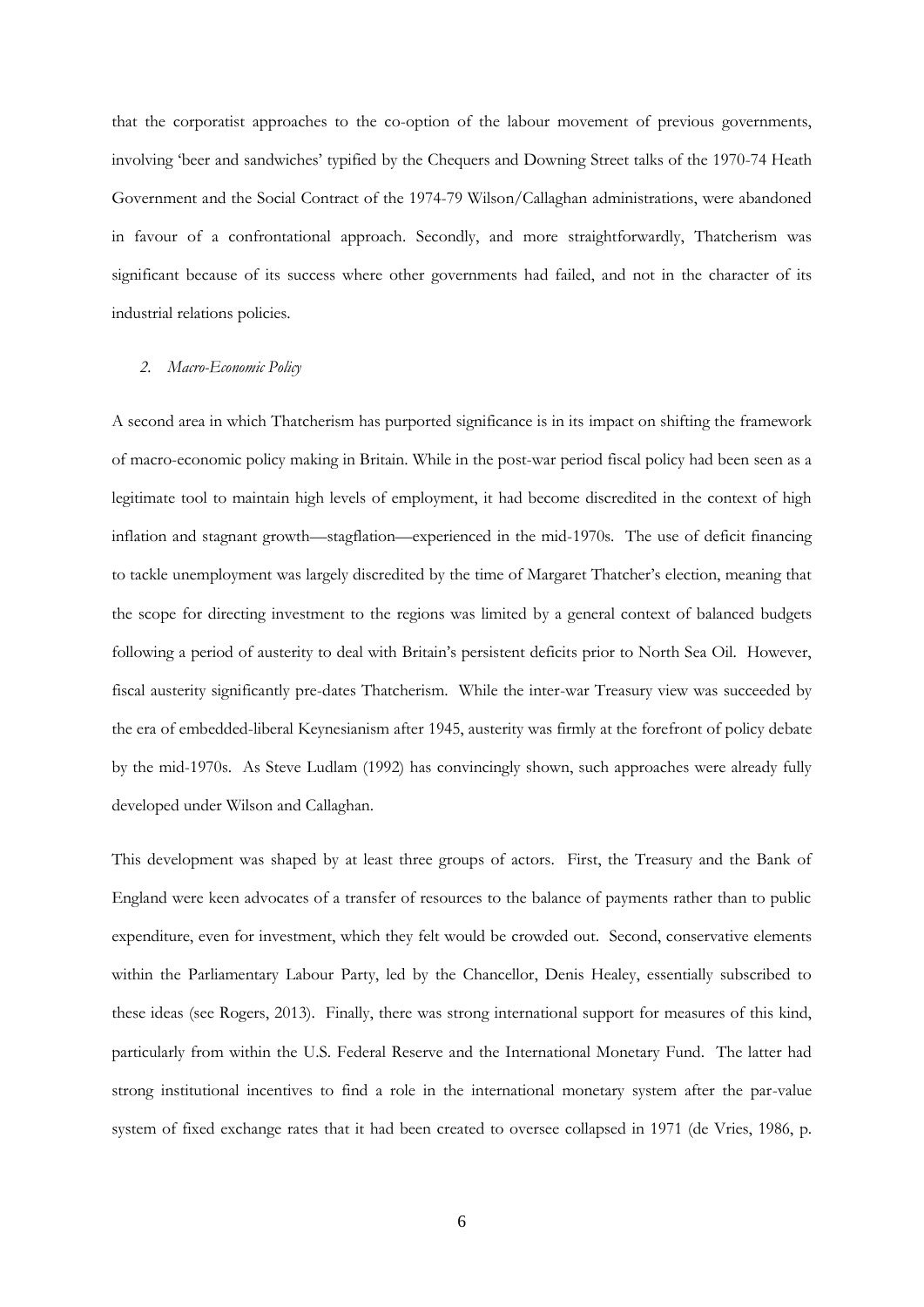137), and it was to be in its advocacy of capital account liberalisation, monetary orthodoxy, and fiscal orthodoxy, that this role would be re-established.

Whether fiscal rectitude is strictly necessary for technical economic reasons remains a hotly debated question (Baker, 2010; Radice, 2010), but the historical record makes it clear that it was an established norm well prior to the election of the Thatcher governments. The sharp rise in interest rates to tackle inflation in the early 1980s, however, did exacerbate the problem of regional industrial policy because of the disincentive to invest that stemmed from the high cost of borrowing, and there is no doubt that the shift to tight money was much more acute under Thatcher and the auspices of the Medium Term Financial Strategy. Nonetheless, given the extent to which the shift towards tight money stemmed from a concern with market confidence in the value of sterling after repeated slides in the exchange rate, tight money in combination of fiscal prudence are not remarkable either pre or post Thatcher.

Similar concerns were at the root of the inter-war Treasury View and the desire to maintain the goldstandard rate of \$4.86 (Kettell, 2004, p. 34), and as Colin Hay (2004, p. 44) has noted, Britain has continued to pay an interest rate premium over competitors because of the importance afforded to the status of sterling under New Labour. In each of these periods the pound has been treated as a constraint that has left governments reliant on the 'blunt instrument' of monetary policy, and made channelling investment to the regions difficult (ibid., p. 42). Under Margaret Thatcher then, the social consequences of macro-economic policy-making and the renewed emphasis on 'sound money' was in many respects a legacy of sterling's role in the international monetary system and preceded her election by many years. Indeed, this general tendency for policy to reflect a concern for confidence is well established and clearly reflected in the long-term secular decline of British manufacturing.

Developing such an understanding of the relationship between Thatcherite macroeconomic policymaking and previous administrations can also help to de-mystify the significance of other microeconomic issues under Thatcher's governments. For instance, it is commonly asserted that one of the major consequences of Thatcherism was the decline of mining communities, stemming from an overt hostility to the labour movement. Such arguments are based on the fact that as unemployment in these areas began to soar, communities suffered badly and many have failed to recover. Again, it is clear that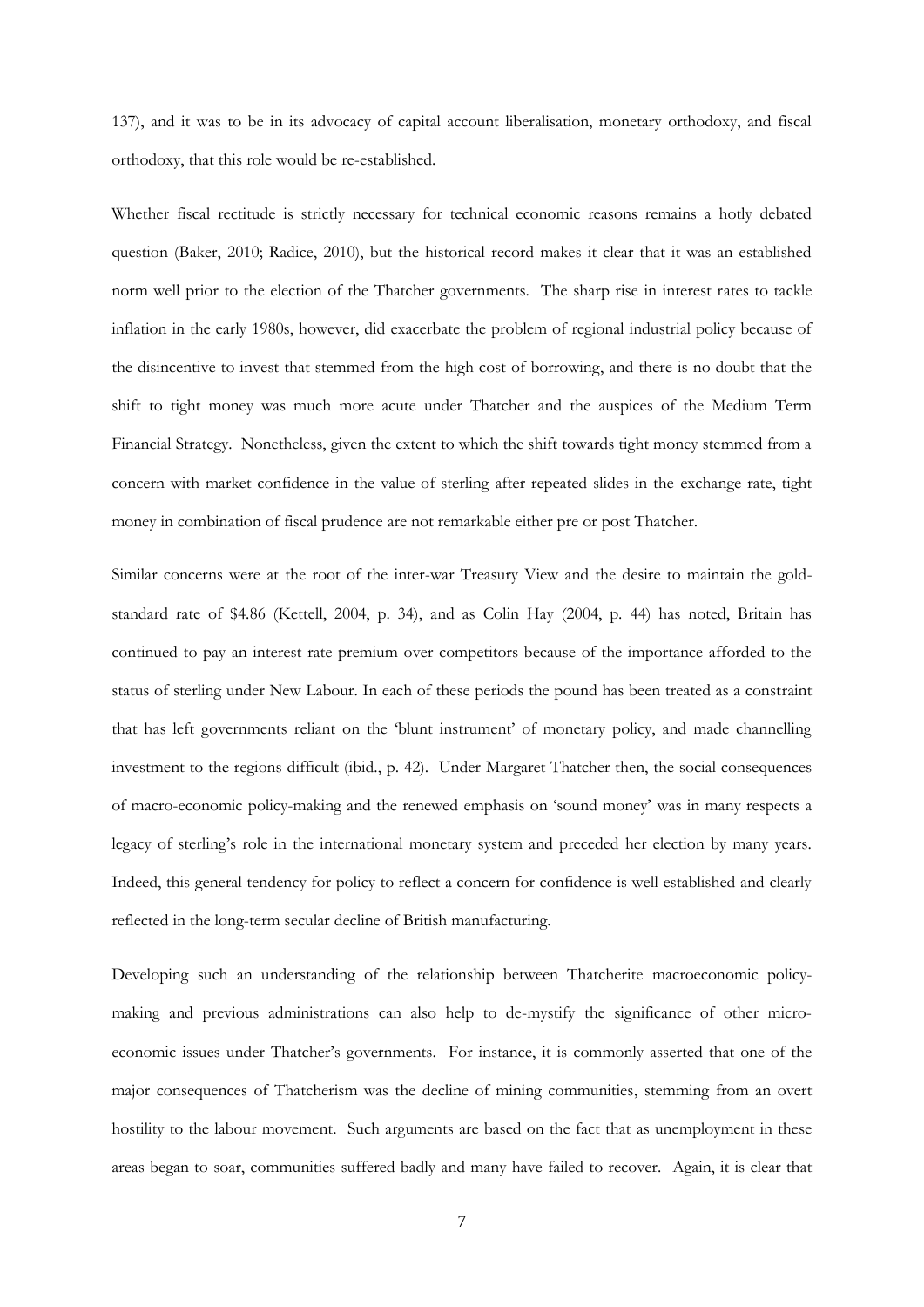there can be little doubt that the impact of Thatcherism on these communities was both substantial and tragic, and claims that Thatcher's decision to let the mining industry go to the wall was an act of 'sheer political spite' that 'buried an industry that was still fit for purpose' (Prescott, 2013) appears robust in light of the fact that UK Coal still operates deep mines at Kellingley, Harworth, and Thoresby.

However, the move to floating rates in the early 1970s and the North Sea Oil context of the early 1980s are significant for developing a broader understanding of the decline of mining for two reasons. The first is because the transition from deficit to surplus on the balance of payments placed upward pressure on the exchange rate, with consequences for the competitiveness of British exports that were amplified by the intellectual emphasis on the importance of monetary policy to economic stability. The second relates to a (somewhat perverse) debate that has emerged from a rising concern with environmental issues in the late 1980s and early 1990s which has resulted in competition among extractors of fossil fuels to capture market-share by demonstrating the relative-cleanliness of their products in comparison with competitors' products, and which has shown coal to be 'less clean' than other fuels (Exxonmobil, 2012).

Notwithstanding the more holistic objection to principled support for mining because of its place in the status quo on the grounds that this appears anathema to social progress, these contextual factors make it necessary to ask how long coal mining could have survived. With the abundance of North Sea Oil and the rising tide of environmentalism, it would seem that coal would, in any event, have been sustainable for only in the short-term. As such, the significance of the decline of British mining is a much broader macro-economic issue, and begs the question not of why the mining industry was put into accelerated decline, but why the government failed to direct investment into these communities to offset the social consequences of its decline. The answer here lies in the limits to industrial policy that stemmed from prevailing beliefs about the balance between fiscal and monetary policy that constituted 'credibility' in macroeconomic policy-making that were commonplace prior to 1945, and only temporarily subsided in the post-war period as the international context insulated the British economy from the full effects of competition. While the decline of mining has often been seen as characteristic of Thatcherism's exceptional hostility to the labour movement, such arguments therefore appear to be something of a 'straw-man'. Such micro-level issues take on a far greater significance in terms of broader debates about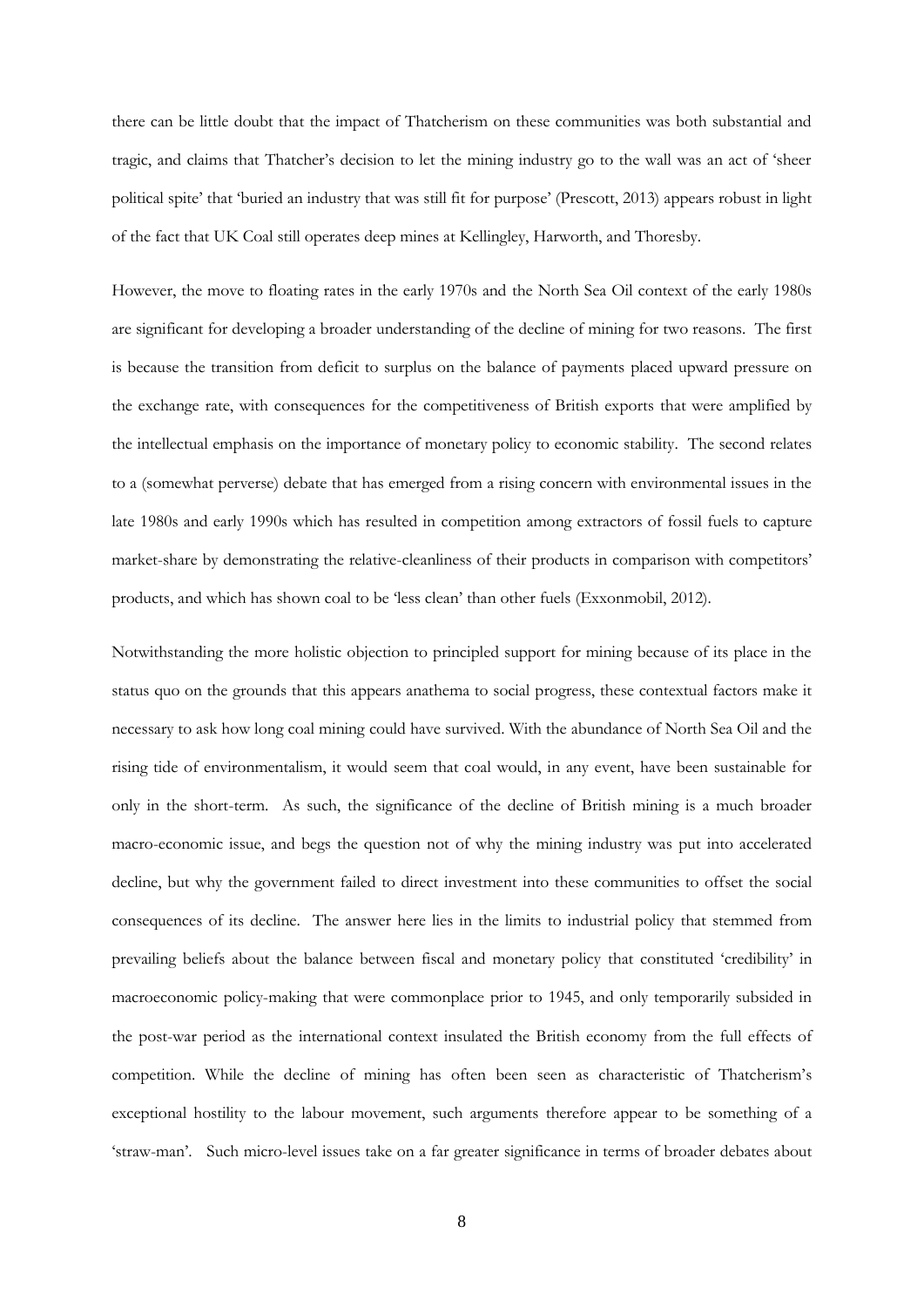industrial strategy and monetary policy, and understandings of the relationship between the state and market that framed them. In both cases, the character of the policies that contributed to the decline of mining have a long history in Britain, were only temporarily in abeyance in the post-war period, and had been re-introduced well before 1979.

#### *3. Financial Reform*

The prioritisation of sterling and the emphasis on counter-inflationary credibility is therefore another area in which it is possible to identify continuity in the character of policies between Margaret Thatcher's governments and those of her predecessors. This also raises questions about the significance of Thatcherism in a third area: the de-regulation of the City of London. Explanations for these measures are commonly framed in terms of the impact that globalisation had on limiting the policy autonomy of states as they were exposed to competition. Theoretically, this has been discussed in terms of the rise of the 'competition state' (see Cerny, 1991) or the rise to hegemony of a transnational capitalist class and the structural power of capital (see Gill and Law, 1989). The picture once again, however, is more complicated than this.

One of the first measures of financial deregulation undertaken by the Thatcher governments was to end capital controls that had prevented the outflow of sterling for the purposes of foreign direct investment, exposing Britain more fully to the rigours of the capital mobility hypothesis (see Andrews, 1994; Cohen, 1998) and limiting the state's autonomy to pursue substantive welfare policies or industrial policy for fear of capital flight. However, the context of Britain's transition from deficit to surplus nation stemming from North Sea Oil is again important because outflows of sterling were necessary to 'provide the counterpart to the build-up of a current account surplus on the balance of payments' (Plender, 1986, p. 40). In its absence, there would likely have been upward pressure on the sterling that would have further dampened the competitiveness of British industry and *accelerated* industrial decline in a context where the shift towards the monetarist intellectual paradigm made productive investment increasingly costly.

A second major area of financial reform under the Thatcher governments related to opening up the City of London in what became known as 'the big bang' in 1986. As Plender (ibid., p. 39) noted, this had two principal aims. The first was to abolish 'monopolistic fixed commissions on securities transactions'. The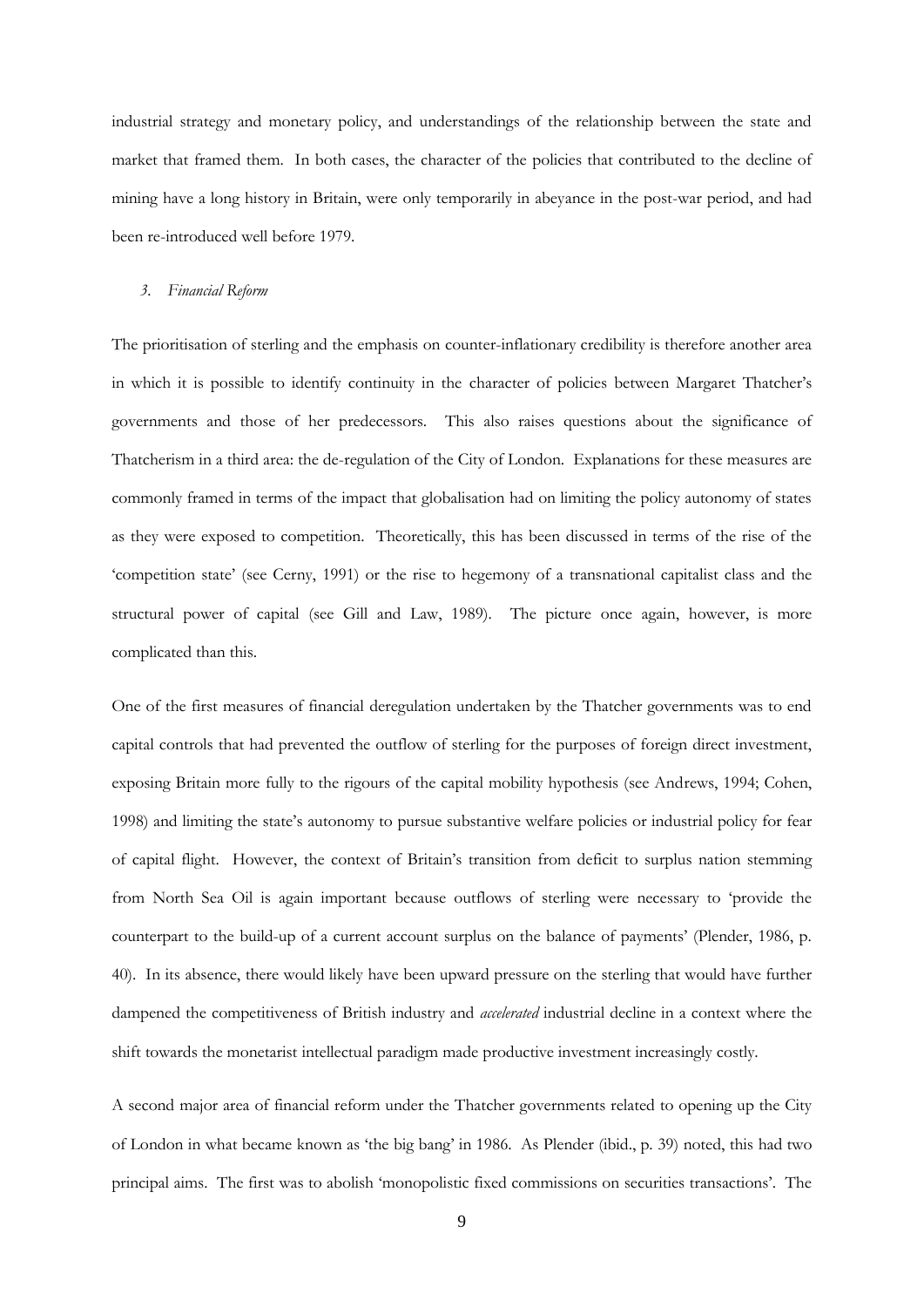second, to remove 'barriers to foreign entry to an exchange that was constituted as a private club' (ibid., p. 39). At the heart of both is the importance of competition to an efficient economy, and although the measures might have favoured financial capital in general, they certainly did not favour established interests within the City of London. In fact, quite the opposite is true as firms with a stranglehold over lucrative businesses were exposed to competition with the potential to undermine their historically privileged status.

A third area of significance in Thatcherite financial reform is the demutualisation of British building societies under the auspices of the 1986 *Building Societies Act*, and this significance has been more frequently stated in light of the recent financial crisis given claims that mutuals are more risk averse than joint stock banks (see Hesse & Chihak, 2007, p. 18; BSA 2009, p. 4). Given the intermediated nature of building society business models in which profits are made from interest rate differentials between deposits and lending, the monetary policy framework of the 1980s squeezed building society liquidity. It became increasingly difficult for them to raise capital from retained earnings by offering competitive rates for deposits and borrowing under competitive pressure from other financial institutions and in light of restrictions on their access to wholesale funding markets and their inability to raise loss-bearing capital by issuing equity. Demutalisation was therefore underscored by a competitive rationale.

The Thatcher governments however, did not demutualise the building societies, but simply created the legal environment in which it would be possible for them to demutualise. As John Fry (1990, p. 53), the former deputy chairman of the Abbey National noted, members voted *overwhelmingly* for the transformation of their society to a PLC. The key question about demutualisation is therefore one about cooperative degeneration and the reasons why people, when confronted with a choice between a purely capitalist and alternative forms of organisation, have chosen the capitalist form. This is a question that is by no means specific to the 1980s and 1990s, but is a well-established problem in discussions about the sustainability of the mutual form (see Elster, 1989; Miller, 1981). The notion of competitiveness, or the lack thereof, of this particular form of economic organisation, seems to have played a key role in the discourse in support of the transition of mutuals to PLC status (see Fry, 1990, p. 49).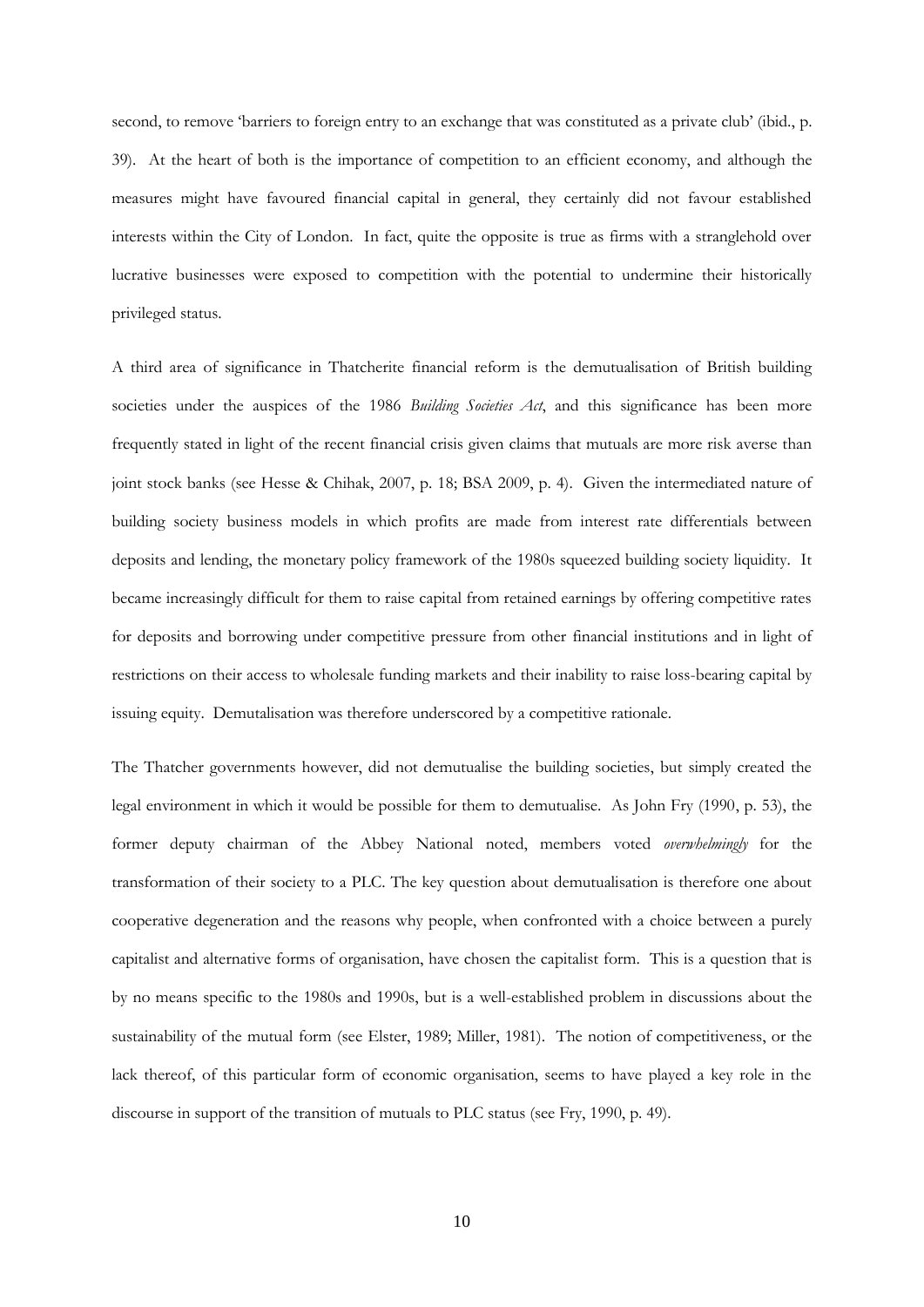In each of the three cases above, the paper has suggested that the financial reforms of Thatcherism should not be seen as straightforward concessions to capital. However, they are nonetheless significant because of the emphasis placed on competition in the rationale for the changes. By emphasising the importance of responding to the imperatives of competition for even the most privileged sections of the British economy, an impression of inevitability around the retreat of the state from the provision of welfare was created. It also created an impression of fairness in the sense that it was not only wage labourers who had to face the realities of the competitive global economy, but also those who owned productive and financial businesses. These actions suggested that the emerging phenomenon of globalisation did not discriminate on the basis of class and provided a semblance of neutrality to the Thatcher government's policies that had direct negative consequences for the labour movement. In other words, financial reform was significant in consolidating the common sense of competition, which subsequently serves to depoliticise the consequences of policy through the construction of the idea that there is no alternative.

## **Thatcherism, Capital and the British State**

Placing Thatcherism in context reveals continuity in the fundamental character of policy in Britain, but a change in the form it took. The discussion above has made four arguments. First, that Thatcherism was not remarkable in its treatment of the unions because many prior governments have sought to place limits on their power. Second, Thatcherism was not exceptional in terms of macro-economic policy because doctrines of sound money that limited the scope of industrial policy were well established in Britain. Third, Thatcherism was not significant because of the extent to which it ceded power to a class of finance capitalists. Although the paper has argued that none of these events were significant because they attempted to subordinate the interests of labour to those of capital, it lastly suggested that these measures were significant in the way they achieved this. Namely, through confrontation and the consolidation of the logic of competition, which served to depoliticise the consequences of those policies.

It is through a dissection of the nature and significance of competition and competitiveness, the *sine qua non* of the so-called neo-liberal state form, that we can see the acuity of such an interpretation of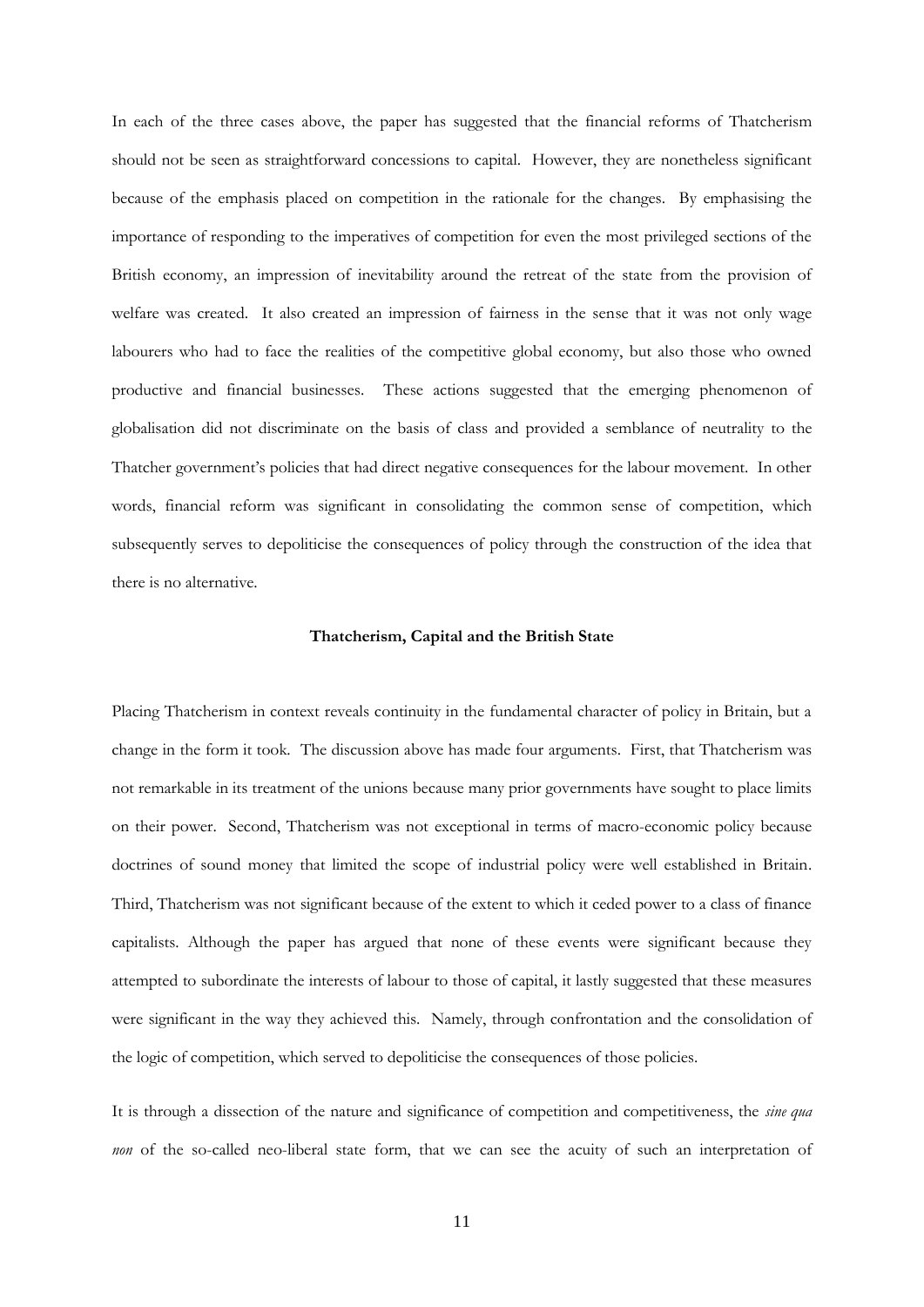Thatcherism. It is clear and widely acknowledged that competitiveness stems from relative gains in productivity, which effectively means labour market flexibility, comparative advantage in real wage rate differentials, and technological advancements. As it has been phrased elsewhere, capitalist competition 'means the deskilling of labour, growing competition in the labour market, falling wages and widespread redundancy' (S. Clarke, 2001, p. 96); competition 'forces upon each capital the necessity of expelling living labour from the process of production' (Bonefeld, 1992, p. 112).

The distinctiveness of measures to subordinate the interests of labour to those of capital under the Thatcher administrations therefore hinges on whether the competitive pressures faced by the British state in the 1980s were unique. Was there a shift in power from state to market that subverted the state's ability to act in the interests of labour as it was faced with the disciplinary authority of a globalised capital? Did the state really transform from something else into a 'competition state'? If we accepted that historically, the purpose of production was the consumption of goods and became the accumulation of capital in this period, this might be sustainable. However, such an assertion 'is transparently false and patently absurd, immediately contradicted by the very existence of capitalism' (S. Clarke, 2001, p. 95).

In the process of accumulation, the consumption needs of people play a secondary role and the limits of accumulation are 'imposed on the capitalist by the pressure of competition […] which compels every capitalist to expand production by developing the forces of production *without regard to the limits of the market*' (ibid., p. 96, original emphasis). Given the nature of capitalism's focus on accumulation and not on consumption, and the centrality of competitiveness to this, Bonefeld (2008, p. 70) suggests that the notion of the emergence of a competition state is 'itself a highly dubious concept since it suggests that capitalist state's primary occupation in the past was not to ensure economic competitiveness'. By scrutinising the concept of competitiveness that was used by the Thatcher governments to reduce trade union power, emphasise 'sound money', and deregulate financial markets, its novelty is revealed as an anachronism. In this anachronism, the continuity of the state's nature as the political form of capital accumulation, in and through which the inherent struggle between capital and labour is mediated by the rule of law, is revealed. The character of Thatcherite policies are therefore not unique, and entirely in keeping with the British state's historical attempts to subordinate the interests of labour to those of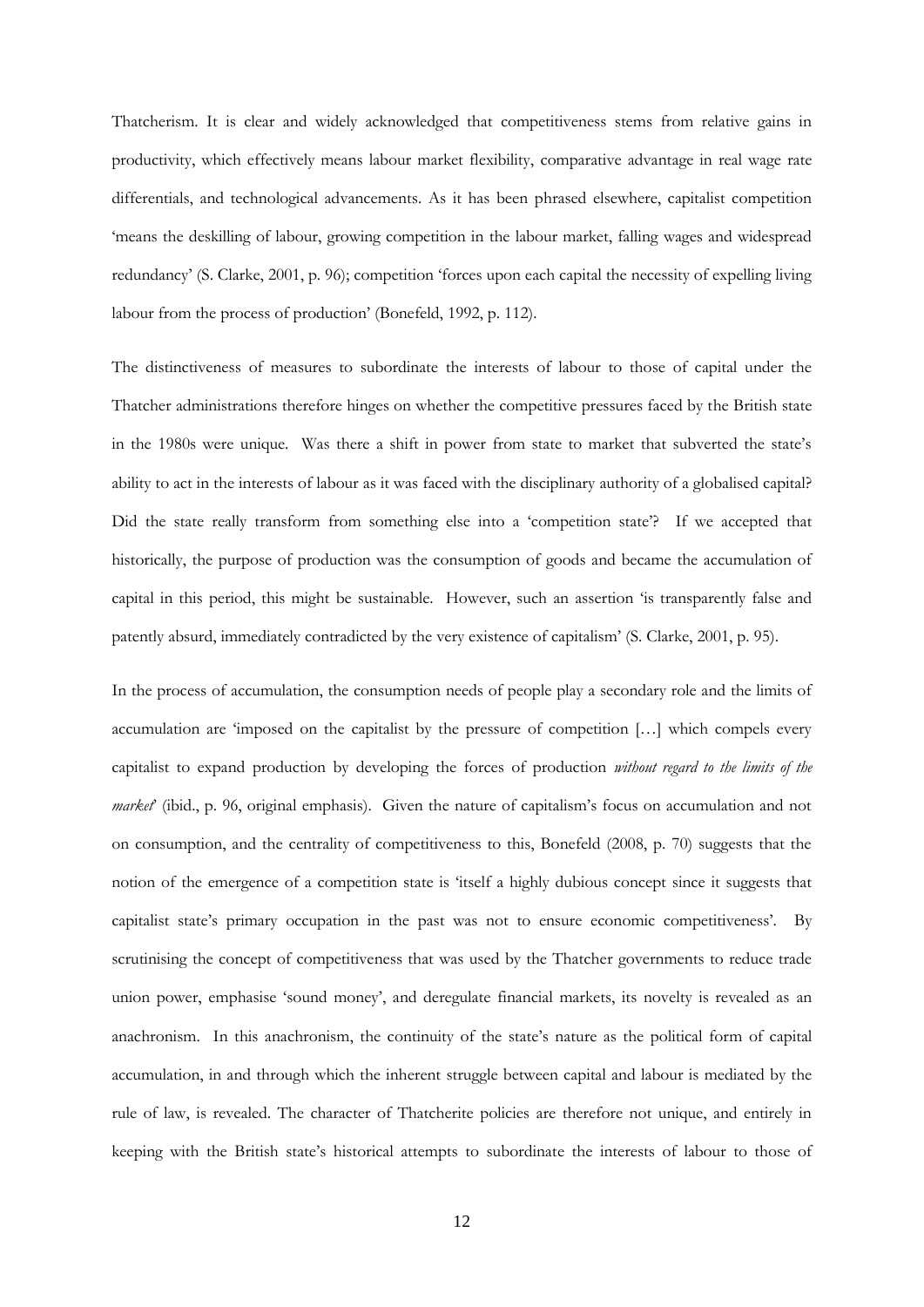capital accumulation. While the period 1945 to the mid-1960s appeared to offer some prospect that the antagonism of this relationship was subsiding, the subsequent return to more overt forms of struggle between capital and labour reveals the precarious form of British labourism, and the important role that the Bretton Woods institutions had in facilitating it.

Thatcherism's significance lies in its contribution to the construction of the idea that states and markets are separate and exogenously related spheres of activity in a relationship where power can shift from one sphere to the other, and that the neo-liberal era was one in which authority had shifted decisively from the state to the market. The reification of this relationship represented an act of depoliticisation *par excellence*, which in turn appeared to leave the state with little alternative but to take the courses of action it did. In doing so, this depoliticising act laid the foundation of Thatcherism's second area of significance it's success in subordinating the interests of labour to those of capital that ultimately resulted in the globalisation discourse that formed a central pillar of New Labour's economic and social policy.

The question of Margaret Thatcher's significance is therefore arguably one of style and not of substance, and the demonization of her governments and the –*ism* afforded to her name has potentially serious consequences for progressive politics more broadly. This is because by focusing on her cult of personality and the ideology used to justify her governments' policies, there is an inadvertent focus on the style and not the substance. The implication is that progressive political economy can stem from her replacement and the replacement of her ideology, by the discovery of the next –*ism.* However, as state forms from *laissez faire* liberal, through Keynesian, and up to the neo-liberal era, have shared in common these attempts to subordinate the interests of labour to capital, this would appear to miss an important point.

In directing our attention to the style of policy rather than its fundamental character and the social relationships from which this stems, the common sense of capitalism, and the exploitation and contradictions inherent in it, go unchallenged. Rather, the demonization of Margaret Thatcher and Thatcherism fetishises the means by which the interests of labour are subordinated to those of capital rather than that end itself. If economy and society are to become more sustainable and equitable, it is necessary to go beyond such superficial critiques and seriously reflect on the way in which society is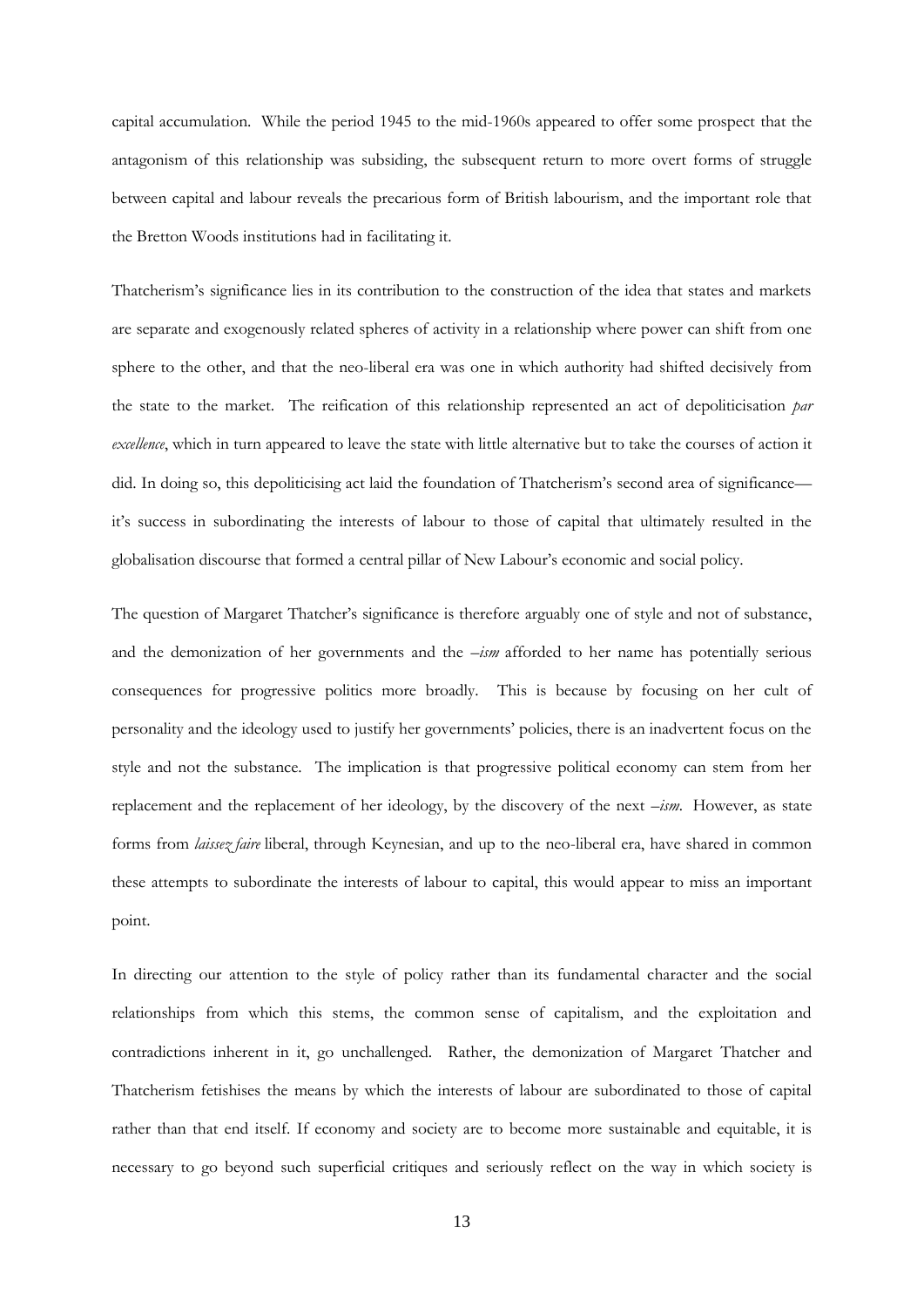socially constituted and socially re-constituted through the everyday processes of production, distribution, and exchange, in which we are all engaged.

It is this kind of activity that concerns John Holloway in his books *Change the World Without Taking Power* (2005) and *Crack Capitalism* (2010). In the former, he writes about how social democratic and reformist governments have not achieved more than other forms of government: 'their record in practice has differed very little from overtly pro-capitalist governments, and most social-democratic parties have long since abandoned any pretension to be the bearers of social reform' (Holloway, 2005, p. 12). As such, he suggests that the focus of change be an attempt to dissolve the relationships of power that characterise the capitalist mode of production, because 'what is at issue in the revolutionary transformation of the world is not *whose* power but the very existence of power' (ibid., p. 17). In its suggestion that the demonization of Margaret Thatcher and Thatcherism divert attention from these more fundamental questions in capitalism, this article is in agreement with Holloway's position. In his latter volume, Holloway argues that such change can come from a shift to 'a different kind of doing' (Holloway, 2010, p. 21) that 'cracks capitalism' and may stem from 'a conscious opting-out' or 'a forced expulsion from capitalist social relations' (ibid., p. 23).

Unfortunately, the important question of praxis that Holloway's work raises and which is recognised by the interpretation of Thatcherism presented in this paper has no easy answers. However, it is clear the creation of successful alternative spaces is dependent people's awareness that such alternatives exist. In the United Kingdom at least, prevailing institutional structures appear to stifle that awareness and reinforce the common sense of capitalism rather than challenge it. It has recently been argued that emphasis on competition in Higher Education has made academics themselves '*the individualized site, strategy and mechanism for neoliberal ascendency in the academy*' in part of a 'larger scalar configuration of universities competing against each other for funding, students and reputation' (The SIGJ2 Writing Collective, 2012, p. 1-2, emphasis in the original). As these competitive pressures manifest in metrics like post-graduate employment in managerial roles and the level of graduate salaries published in the Key Information Sets used to rank university departments, there are clear incentives to provide educational experiences that encourage people to participate in endeavours that reinforce and recreate capitalist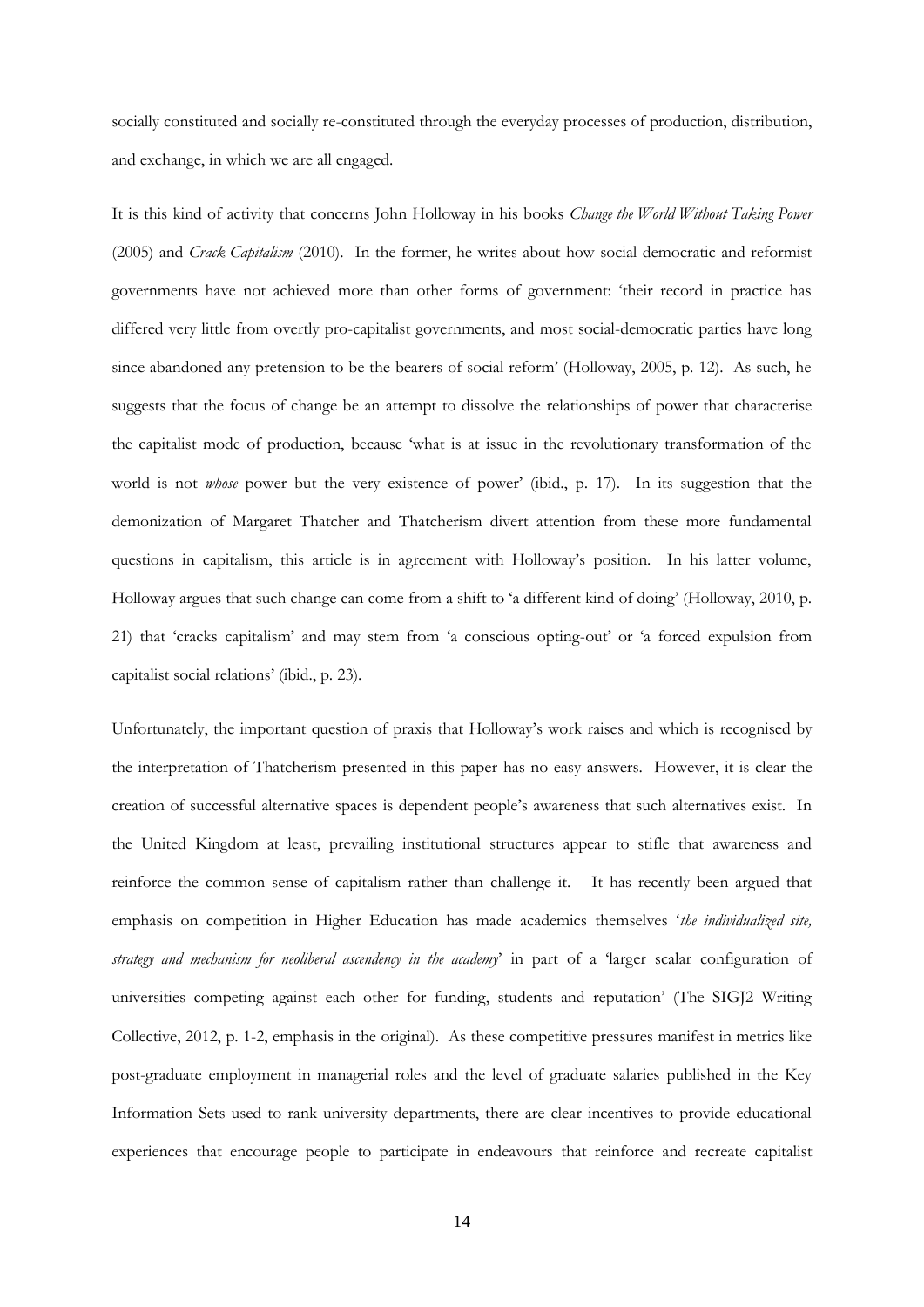common sense. If the common sense of capitalism is to be challenged, resistance to the intellectual consolidation of this common sense in educational settings can surely play a major role.

## **Conclusions**

The paper addressed three areas in which it has been suggested Thatcherism was significant, which ranged from union legislation to financial reform. It suggested that in each of these areas the character of policy was very much in keeping with the British state's historic attempts to subordinate the interests of labour to assist capital accumulation. The significance of Thatcherism, the paper argued, lies in the means by which these goals were attempted and achieved. In the area of union legislation this involved the rejection of corporatism and the adoption of an overtly confrontational stance in relations with the NUM. In terms of macro-economic policy in general, and its micro-economic implications like the decline of the mining communities, the significance was in the emphasis on the importance of credibility and competition in a changing global context, which could in turn be legitimised because of its application across the whole economy, including in the financial sector, as the experience of de-regulation shows.

All three examples can be understood through a consideration of capital's simultaneous dependence upon both the exploitation *and* reproduction of labour power within the capitalist economy for accumulation, and its reliance on the state to provide legitimacy for the mechanisms that allow for this in its role as the political form of capitalist social relations. States have always strived for soundness in their economic policies and competitiveness for their industries. Capitalist social relations have never been national: 'The mediation of social relations through money means a complete de-territorialisation of those relations' (Holloway, 2005, p. 14). The novelty of Thatcherism is in large part its success in broadly establishing the idea that these two facts are both new and their consequences inevitable. It is from the notion of 'newness' that proponents of Thatcherite exceptionalism build their argument, and which conceals the continuity in the character of policy-making in the United Kingdom. This stems from the state's social constitution that results in it becoming the political expression of the contradictory relations of capitalist accumulation—in establishing its role as the 'committee for managing the affairs of the whole bourgeoisie' (Marx & Engels, 1985, p. 82).<sup>ii</sup> In demonising Thatcherism instead of recognising these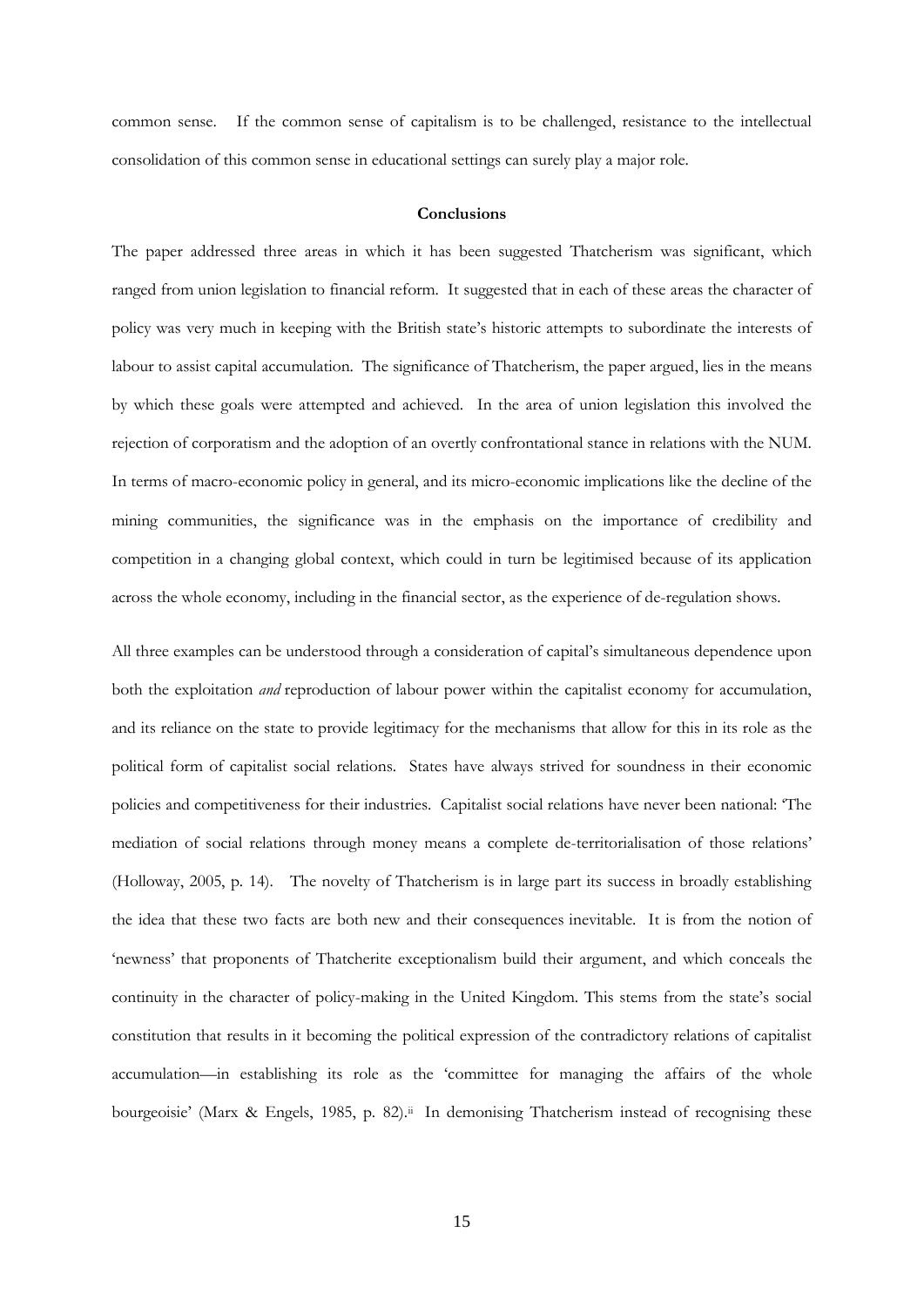more fundamental questions, the inevitability of the consequences of the capitalist mode of production become self-fulfilling.

#### **References**

- Andrews, D. (1994) 'Capital Mobility and State Autonomy: Toward a Structural Theory of International Monetary Relations' International Studies Quarterly 38:3, 193-218
- Baker, A. (2010) 'Why Austerity in the UK is not commonsense but politically driven nonsense' Centre for Progressive Economics [http://www.centreforprogressiveeconomics.com/CPE\\_article\\_andrew\\_baker.pdf](http://www.centreforprogressiveeconomics.com/CPE_article_andrew_baker.pdf) Checked 24 May 2013
- Ball, R. & T. Burns (1976) "The Inflationary Mechanism in the UK Economy" in The American Economic Review Vol. 66, No. 4, pp. 467-484
- Bonefeld, W. (1992) 'Social Constitution and the Form of the Capitalist State' in W. Bonefeld, R. Gunn and K. Psychopedis eds. (1992) Open Marxism Volume I: Dialectics and History London: Pluto
- Bonefeld, W. (2010) 'Free Economy and the Strong State: Some Notes on the State' Capital & Class 34: 1, 15-24
- Brown, H. (1983) The Origins of Trade Union Power Oxford: Clarendon Press
- BSA (2009) Converting failed financial institutions into mutual organisations London: Building Societies Association<http://www.bsa.org.uk/docs/presspdfs/remutualisation.pdf> Checked 24 May 2013
- Bulpitt, J. (1986) 'The Discipline of the New Democracy: Mrs Thatcher's Domestic Statecraft' Political Studies 34:1, 19-39
- Cerny, P. (1991) 'The Limits of Deregulation: Transnational interpenetration and policy change' European Journal of Political Research 19:2-3, 173-196
- Clarke, P. (2004) Hope and Glory: Britain 1900-2000 Second Edition, Oxford: Oxford University Press
- Clarke, S. (2001) 'The Globalisation of Capital, Crisis and Class Struggle' Capital & Class 75, 93-101
- Cliff, T. & D. Gluckstein (1996) The Labour Party: A Marxist History Second Edition, London: Bookmarks
- Cmnd. 3888 (1969) In Place of Strife London: HMSO

- Conservative Party (1965) Putting Britain Right Ahead London: Conservative and Unionist Central **Office**
- Elster, J. (1989) 'From Here to There; or, If Cooperative Ownership Is So Desirable, Why Are There So Few Cooperatives?' Social Philosophy & Policy 6:2, 93-111
- Exxonmobil (2012) 'Study Confirms Lower Emissions from Natural Gas' http://www.exxonmobilperspectives.com/2012/09/10/study-confirms-lower-emissions-fromnatural-gas/
- Fry, J. (1990) 'Abbey National Becomes a Company' Long Range Planning 23:2, 49-56

Cohen, B. (1998) The Geography of Money Ithaca and London: Cornell University Press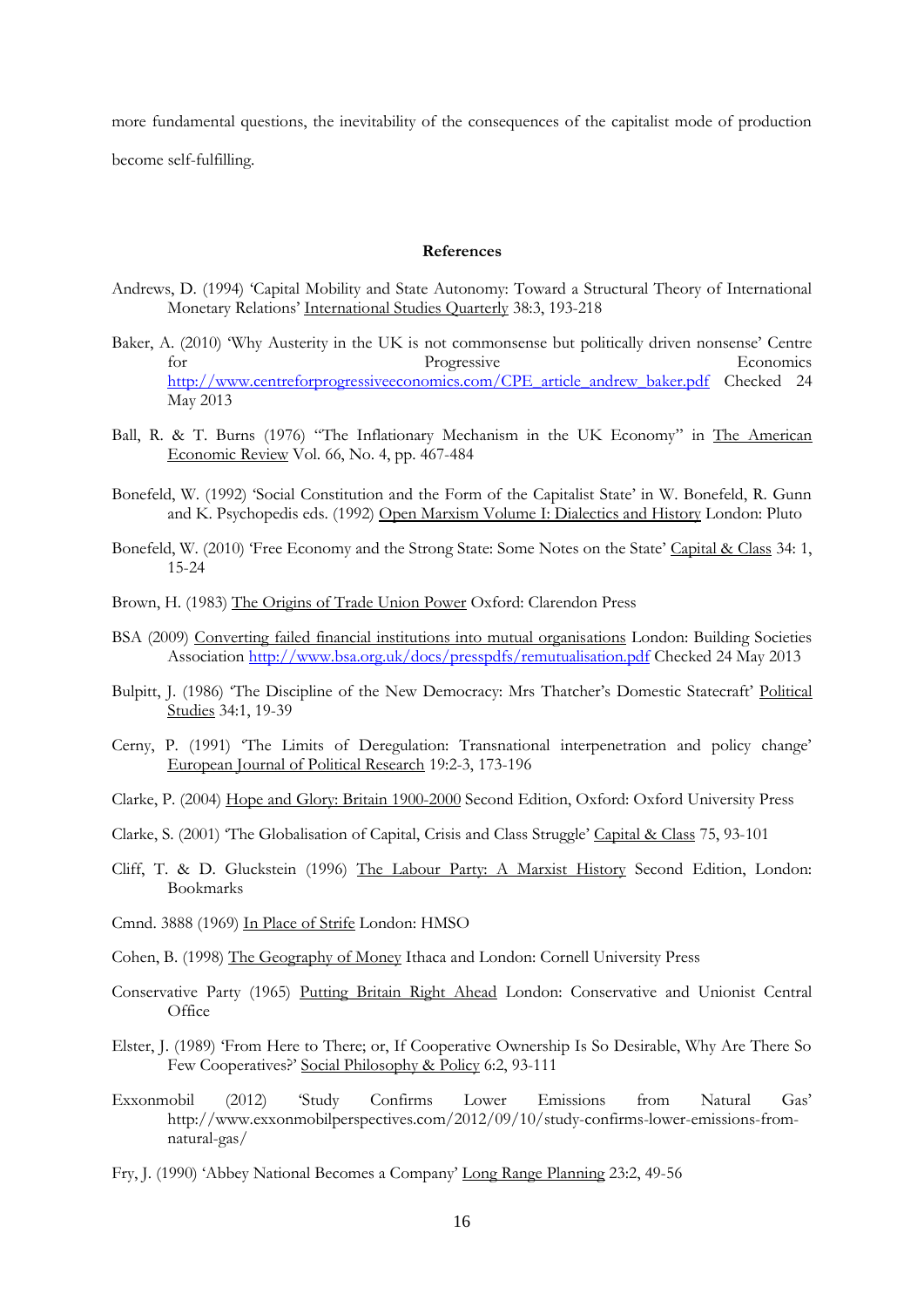- Gill, S. and D. Law (1989) 'Global Hegemony and the Structural Power of Capital' International Studies Quarterly 33:3, 475-499
- Holloway, J. (2005) Change the World Without Taking Power: The Meaning of Revolution Today Updated Edition, London: Pluto Press
- Holloway, J. (2010) Crack Capitalism London: Pluto Press
- Inns of Court Conservative and Unionist Society (1958) A Giant's Strength London: Inns of Court Conservative and Unionist Society
- Kavanagh, D. (1987) Thatcherism and British Politics: The End of Consensus? Oxford: Oxford University Press
- Kettell, S. (2004) The Political Economy of Exchange Rate Policy-Making: From the Gold Standard to the Euro Basingstoke: Palgrave
- Hay, C. (2004) 'Credibility, Competitiveness and the business cycle in 'Third Way' political economy: A critical evaluation of economic policy in Britain since 1997' New Political Economy 9:1, 39-56
- Laidler. D. (1975) "The End of 'Demand Management': How to Reduce Unemployment in the 1970s" Institute of Economic Affairs, Occasional Paper 44, IEA; London
- Laidler. D. (1976) "Inflation in Britain: A Monetarist Perspective" in The American Economic Review Vol. 66, No. 4, (Sep., 1976) pp. 485-500
- Ludlam, S. (1992) 'The Gnomes of Washington: Four Myths of the 1976 IMF Crisis' Political Studies 40: 4, 713-727
- Marx, K. and F. Engels (1985) The Communist Manifesto With an introduction and notes by A. J. P. Taylor, London: Penguin
- Miliband, R. (1972) Parliamentary Socialism Second Edition, London: Merlin Press
- Miller, D. (1981) 'Market Neutrality and the Failure of Cooperatives' British Journal of Political Science 11:3, 309-329
- Moran, M. (1977) The Politics of Industrial Relations: The Origins, Life and Death of the 1971 Industrial Relations Act London: Macmillan Press
- Morgan, K. (2001) Britain Since 1945: The People's Peace New Edition, Oxford: Oxford University Press
- Plender, J. (1986) 'London's Big Bang in International Context' International Affairs 63:1, 39-48
- Prescott, J. (2013) 'Margaret Thatcher closed the mines out of sheer political spite' The Mirror <http://www.mirror.co.uk/news/uk-news/john-prescott-margaret-thatcher-closed-1844712> Checked 24 May 2013
- Radice, H. (2010) 'Cutting Government Deficits: Economic Science or Class War?' Capital and Class 35:1, 125-137
- Rhodes, R. A. W. (1994) 'The Hollowing out of the State: The Changing Nature of the Public Service in Britain' The Political Quarterly 65:2, 138-151
- Rogers, C. (2013) 'Crisis, Ideas, and Economic Policy-Making in Britain during the 1970s Stagflation' New Political Economy 18 (1), pp. 1-20